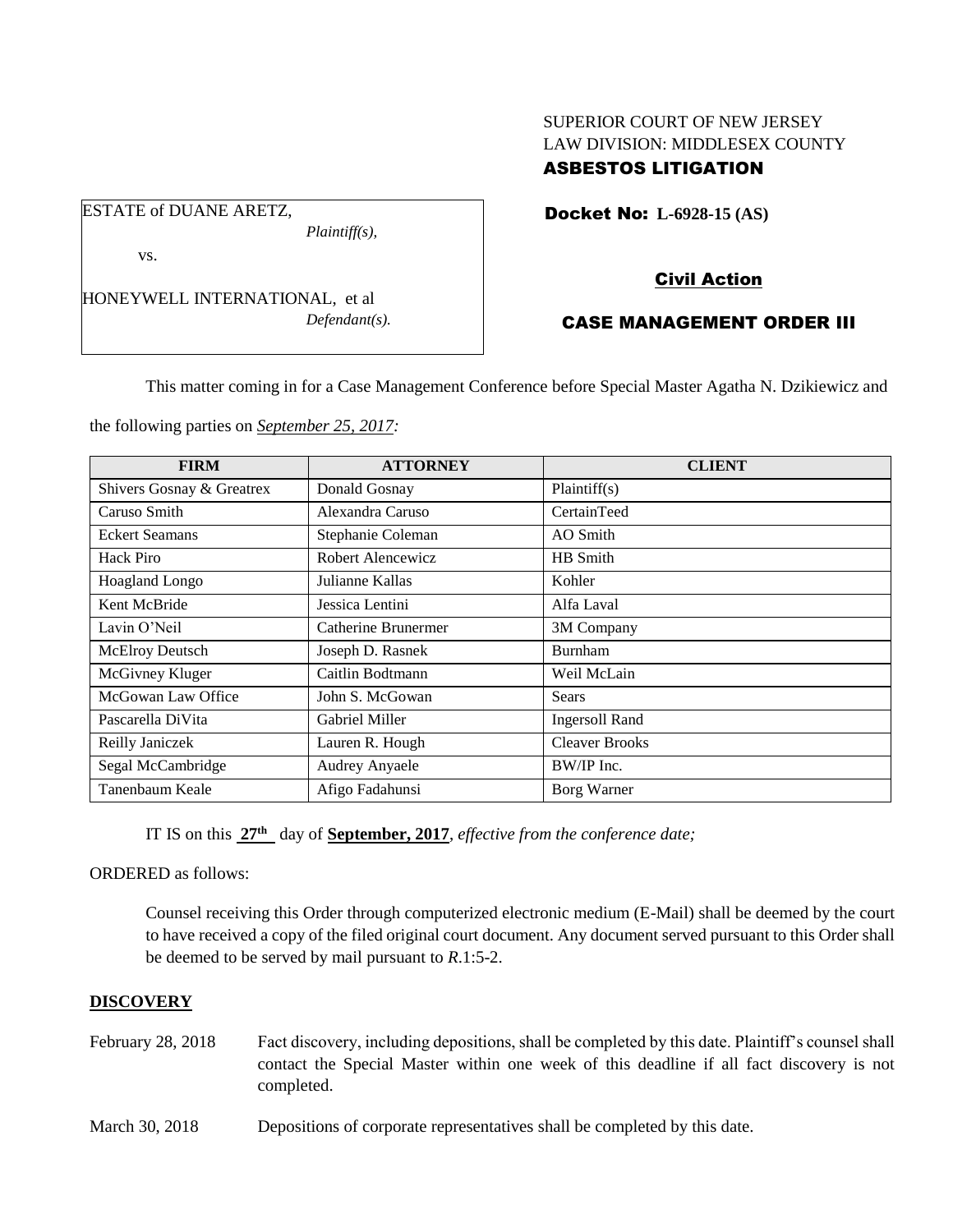### **EARLY SETTLEMENT**

April 13, 2018 Settlement demands shall be served on all counsel and the Special Master by this date.

#### **SUMMARY JUDGMENT MOTION PRACTICE**

- April 13, 2018 Plaintiff's counsel shall advise, in writing, of intent not to oppose motions by this date.
- April 27, 2018 Summary judgment motions shall be filed no later than this date.
- May 25, 2018 Last return date for summary judgment motions.

#### **MEDICAL DEFENSE**

August 17, 2018 Defendants shall identify its medical experts and serve medical reports, if any, by this date. **In addition, defendants shall notify plaintiff's counsel (as well as all counsel of record) of a joinder in an expert medical defense by this date.**

#### **LIABILITY EXPERT REPORTS**

- June 29, 2018 Plaintiff shall identify its liability experts and serve liability expert reports or a certified expert statement by this date or waive any opportunity to rely on liability expert testimony.
- August 17, 2018 Defendants shall identify its liability experts and serve liability expert reports, if any, by this date or waive any opportunity to rely on liability expert testimony.

#### **ECONOMIST EXPERT REPORTS**

- June 29, 2018 Plaintiff shall identify its expert economists and serve expert economist report(s), if any, by this date or waive any opportunity to rely on economic expert testimony.
- August 17, 2018 Defendants shall identify its expert economists and serve expert economist report(s), if any, by this date or waive any opportunity to rely on economic expert testimony.

#### **EXPERT DEPOSITIONS**

September 14, 2018 Expert depositions shall be completed by this date. To the extent that plaintiff and defendant generic experts have been deposed before, the parties seeking that deposition in this case must file an application before the Special Master and demonstrate the necessity for that deposition. To the extent possible, documents requested in a deposition notice directed to an expert shall be produced three days in advance of the expert deposition. The expert shall not be required to produce documents that are readily accessible in the public domain.

#### **PRE-TRIAL AND TRIAL**

December 19, 2017 The settlement conference previously scheduled on this date is **cancelled**.

September 18, 2018 @ 1:30pm Settlement conference. All defense counsel shall appear with authority to negotiate settlement and have a representative authorized to negotiate settlement available by

 $\_$  ,  $\_$  ,  $\_$  ,  $\_$  ,  $\_$  ,  $\_$  ,  $\_$  ,  $\_$  ,  $\_$  ,  $\_$  ,  $\_$  ,  $\_$  ,  $\_$  ,  $\_$  ,  $\_$  ,  $\_$  ,  $\_$  ,  $\_$  ,  $\_$  ,  $\_$  ,  $\_$  ,  $\_$  ,  $\_$  ,  $\_$  ,  $\_$  ,  $\_$  ,  $\_$  ,  $\_$  ,  $\_$  ,  $\_$  ,  $\_$  ,  $\_$  ,  $\_$  ,  $\_$  ,  $\_$  ,  $\_$  ,  $\_$  ,